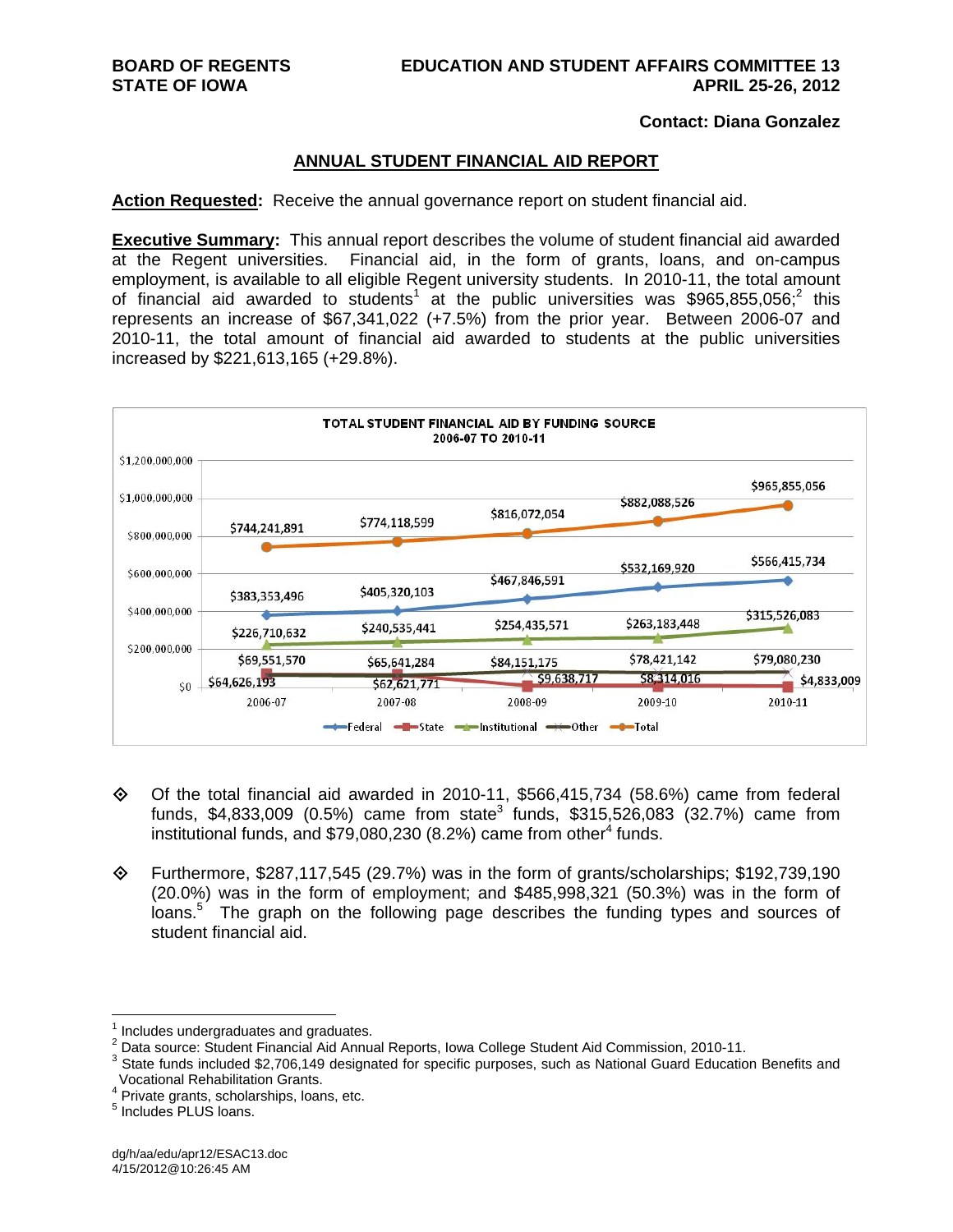

- **♦ Trends/Points.** 
	- **##** Between 2000-01 and 2010-11, total borrowing per FTE student for undergraduate and graduate students increased by 57% in inflation-adjusted dollars. Undergraduate borrowing increased by 56% per FTE student.<sup>7</sup>
	- **ING Increases in the Pell Grant program have not kept pace with tuition increases.** In 1979-80, the maximum Pell Grant covered 72.4% of costs at public universities; in 2010-11, it covered only  $32.0\%$ .<sup>8</sup> According to the U.S. Department of Education, Iowa has the eighth highest gap between Pell Grants and the total cost of education.
	- **##** Sufficient funding has not kept pace with the resources needed by the need-based Iowa Grant Program which has affected the ability of students to access the public universities. In 2010-11, the total funding for the program was \$319,134 which represents a decrease of \$328,248 (-50.7%) from the prior year and 0.1% of all grant/scholarship programs. Approximately 510 students received this award in 2010-11, which represents a decrease of 222 students (-30.2%); the average award was \$622, which represents a decrease of \$258 (-29.3%) from the prior year.
	- **##** Loans continue to play a major role in the student financial aid packages of Regent university students. However, studies have shown that loans typically do not promote college enrollment; loans influence a student's choice of college especially when income and race/ethnicity are considered.<sup>9</sup>
	- **##** Interest rates on subsidized Stafford loans will increase to 6.8% on July 1, 2012.

4/15/2012@10:26:45 AM

 $\overline{a}$ 

<sup>7</sup> Trends in Student Aid 2011, College Board. 8

<sup>&</sup>lt;sup>8</sup> Trends in Student Aid 2011, College Board.

dg/h/aa/edu/apr12/ESAC13.doc <sup>9</sup> "A Research Agenda for Study of Indebtedness and College Enrollment," Project on Student Debt.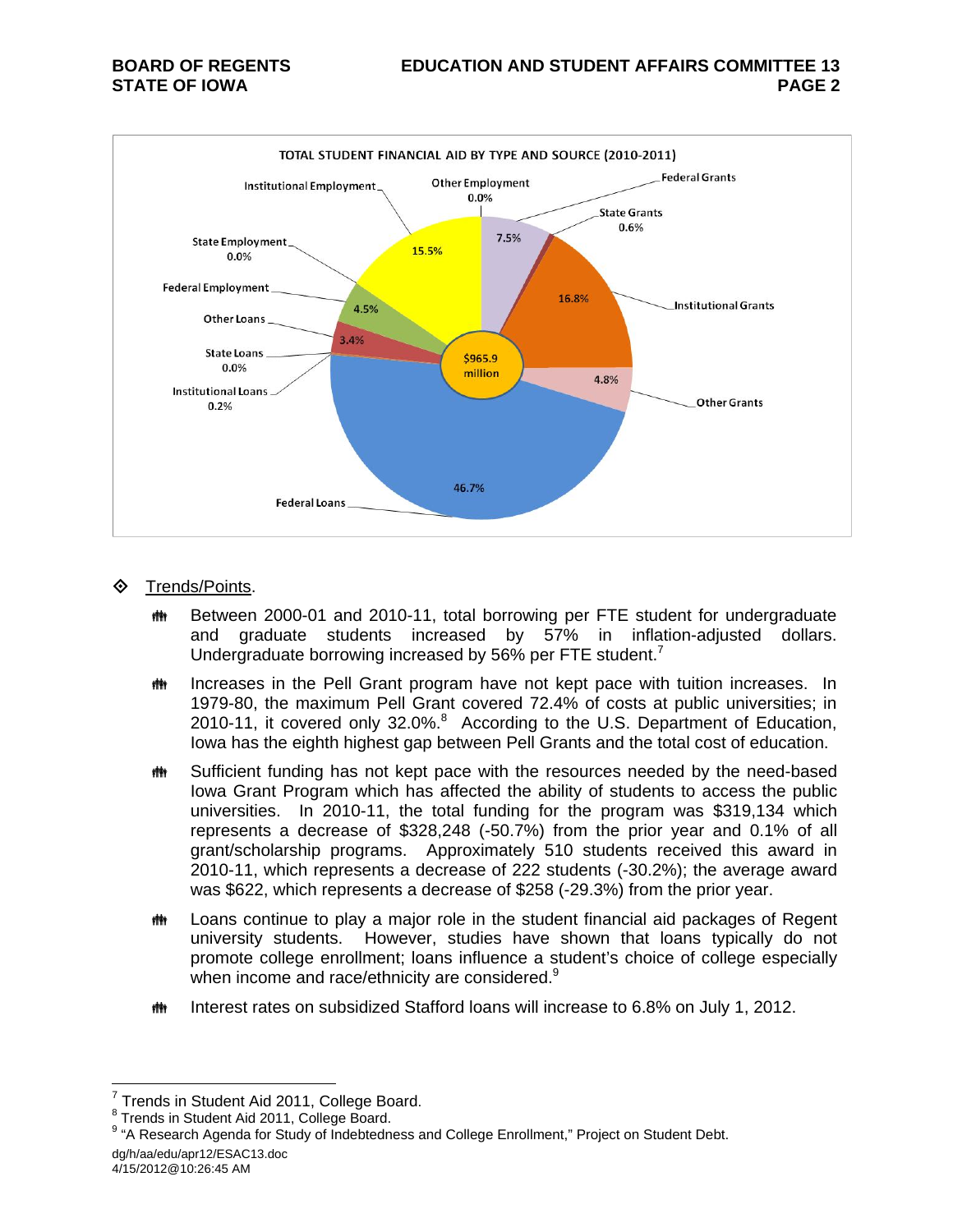- **##** Students have assumed more reliance on employment while in school. According to the most recent federal statistics, "77.7% of all full-time undergraduates worked in 2003-04 and they averaged 25.7 hours week. The vast majority of students (91%) worked off-campus."<sup>10</sup> However, studies have shown that working more than 20 hours per week can impede students' progress toward graduation and limit some aspects of their academic experience.<sup>11</sup>
	- $\Rightarrow$  Students who work on-campus at the Regent universities work approximately 12-15 hours per week. The universities do not track off-campus employment of students.
- $\ddot{\mathbf{m}}$  Loss of significant funding for the Iowa Work-Study Program<sup>12</sup> continues to limit the opportunities for on-campus student employment. This is contrary to research that has shown that students who work on-campus have higher retention and persistence rates than students who work off-campus. The Iowa Work-Study Program was not funded for FY 2011.
- **##** For some students, the Iowa Forgivable Loan Program has played a significant role as an incentive to pursue a degree in education and to seek employment in the state. However, in 2010-11, there were no funds provided for this program.
- **##** The federal TEACH Grant, implemented in July 2008, provides up to \$4,000 per year to undergraduate and graduate students who teach in shortage areas, such as math, science, foreign language, bilingual education, special education, and other high need areas. Students must teach in one of these areas for at least four years in the eight years following graduation; otherwise, they must repay the grant as an unsubsidized loan. In 2010-11, approximately 470 students received an average TEACH grant award of \$3,866.
- **##** An income-based repayment program and deferment of loan repayment is available following active military duty.
- The Ensuring Continued Access to Student Loans Act (2008) expanded the Federal Direct Unsubsidized Stafford Loan for undergraduates by \$2,000 and increased the cumulative loan limit to \$31,500. It also allows parent PLUS loan borrowers to defer the start of repayments until six months after their student leaves school. The prior process required parents to begin repayment while the student was still enrolled.
- **##** The Higher Education Opportunity Act (2008) increased the annual Perkins loan limit to \$5,500 for undergraduates; it also increased the aggregate loan limit to \$27,500 for upper-division undergraduates and \$11,000 for lower-division undergraduates.
- **##** Although the maximum Pell Grant is the most frequently cited grant program, only about 25% of recipients currently quality for the maximum.<sup>13</sup> In 2010-11, the maximum Pell Grant award was \$5,550; the average national Pell Grant award was \$3,828. At the Regent universities, the average Pell Grant award was \$3,816.

<sup>&</sup>lt;sup>10</sup> "ACE Issue Brief, May 2006.

<sup>&</sup>lt;sup>11</sup> Student employment at the Regent universities is limited to 20 hours per week.<br><sup>12</sup> Approximately \$2 million was appropriated each year prior to 2001-02. Between 2001-02 and 2004-05, \$0 was appropriated for state work-study; no state work-study funds were appropriated in 2009-10 or 2010-11.<br><sup>13</sup> Trends in Student Aid 2010, College Board.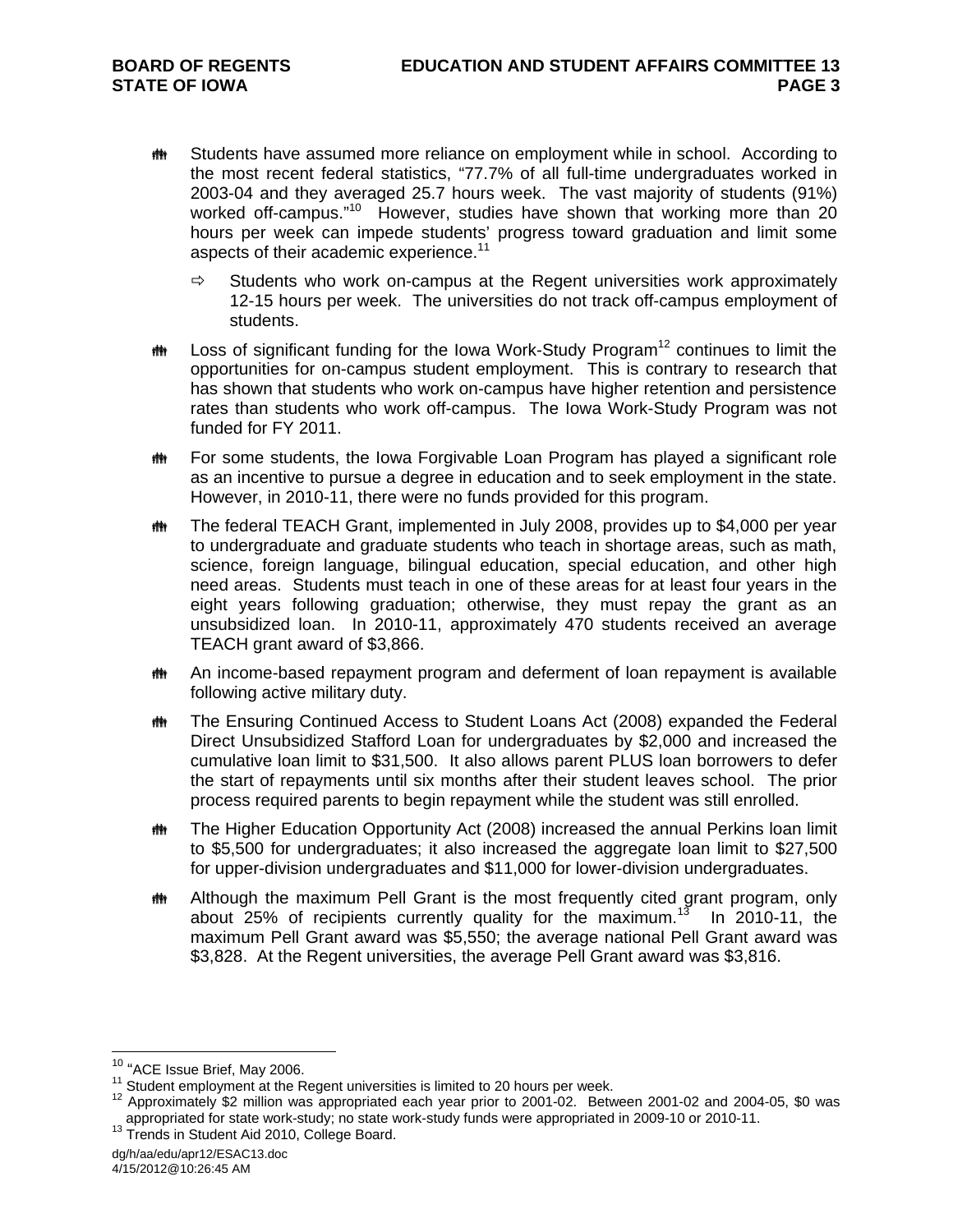The Student Financial Aid Report addresses the Board of Regents Strategic Plan priorities of "access, affordability, and student success; and educational excellence and impact" and Goal #1 – "Iowa's public universities shall be affordable to all academically qualified Iowa residents."

## **Highlights:**

| STUDENT FINANCIAL AID SUMMARY BY TYPE AND FUNDING SOURCE |
|----------------------------------------------------------|
| 2008-09 to 2010-11                                       |

| <b>Regent Total</b> | <b>Federal</b> | <b>State</b> | <b>Institutional</b> | <b>Other</b> | <b>Total</b>  |
|---------------------|----------------|--------------|----------------------|--------------|---------------|
| Grants/Scholarships |                |              |                      |              |               |
| 2008-09             | \$45,303,299   | \$8,925,263  | \$132,259,625        | \$36,709,736 | \$223,197,923 |
| 2009-10             | \$64,250,695   | \$8,311,016  | \$134,865,222        | \$41,416,242 | \$248,843,175 |
| 2010-11             | \$72,370,427   | \$4,833,009  | \$163,882,009        | \$46,032,100 | \$287,117,545 |
| Loans               |                |              |                      |              |               |
| 2008-09             | \$394,702,337  | \$236,621    | \$1,988,295          | \$47,441,439 | \$444,368,692 |
| 2009-10             | \$422,581,646  | \$0          | \$2,228,534          | \$36,960,298 | \$461,770,478 |
| 2010-11             | \$450,889,882  | \$0          | \$2,102,785          | \$33,005,654 | \$485,998,321 |
| Employment          |                |              |                      |              |               |
| 2008-09             | \$27,840,955   | \$476,833    | \$120,187,651        | <b>NA</b>    | \$148,505,439 |
| 2009-10             | \$45,337,579   | \$3,000      | \$142,515,200        | \$44,602     | \$187,900,381 |
| 2010-11             | \$43,155,425   | \$0          | \$149,541,289        | \$42,476     | \$192,739,190 |
| <b>Grand Total</b>  |                |              |                      |              |               |
| 2008-09             | \$467,846,591  | \$9,638,717  | \$254,435,571        | \$84,151,175 | \$816,072,054 |
| 2009-10             | \$532,169,920  | \$8,314,016  | \$279,208,956        | \$78,421,142 | \$898,514,034 |
| 2010-11             | \$566,415,734  | \$4,833,009  | \$315,526,083        | \$79,080,230 | \$965,855,056 |

- $\diamond$  Grants/Scholarships. In 2010-11, a total of \$287,117,545 (29.7%) was awarded in the form of grants and scholarships; this is an increase of \$38,274,370 (+15.4%) from the prior year. Of the total grants and scholarships awarded in 2010-11, 57.1% came from institutional funds; 25.2% came from federal funds; 16.0% came from other funds; and 1.7% came from state funds.
- $\diamond$  Employment. In 2010-11, a total of \$192,739,190 (20.0%) was awarded in the form of on-campus employment; this is an increase of \$4,838,809 (+2.6%) from the prior year. Of the total amount awarded in 2010-11, 77.6% came from institutional funds; 22.4% came from federal funds; and 0.02% came from state or other funds.
- $\diamond$  Loans. In 2010-11, a total of \$485,998,321 (50.3%) was awarded in the form of loans; this is an increase of \$24,227,843 (+5.2%) from the prior year. Of the total loans awarded in 2010-11, 92.8% came from federal funds; 0.0% came from state funds; 6.8% came from other funds; and 0.4% came from institutional funds.

Between 2008-09 and 2010-11, there were significant changes in student financial aid by **funding source**.

 $\diamond$  Federal funds increased by \$98,569,143 (+21.1%) during that three year period.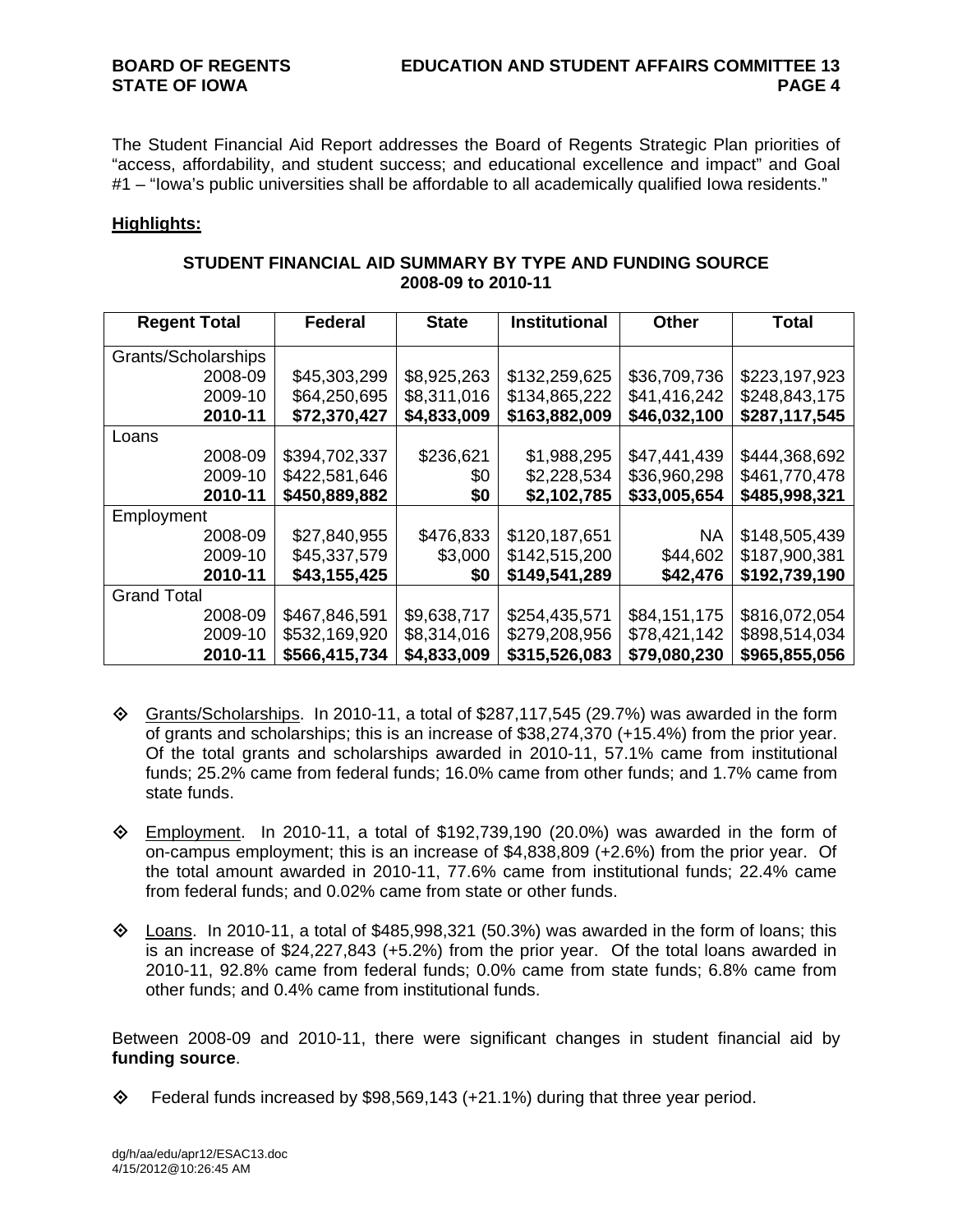- $\textcircled{}$  State funds decreased by \$4,805,708 (-49.9%).<sup>14</sup>
- $\diamond$  Institutional funds increased by \$61,090,512 (+24.0%).
- Other funds, such as private grants and scholarships, decreased by \$5,070,945 (-6.0%).

|              | <b>Federal</b> | <b>State</b> | <b>Institutional</b> | <b>Other</b> | <b>Total</b>  |
|--------------|----------------|--------------|----------------------|--------------|---------------|
| 2008-09      |                |              |                      |              |               |
| Amount &     | \$467,846,591  | \$9,638,717  | \$254,435,571        | \$84,151,175 | \$816,072,054 |
| % Change     | (+15.4%)       | (-85.3%)     | (+5.8%)              | (+34.4%)     | (+5.4%)       |
| Awards &     | 98,278         | 3,866        | 71,481               | 23,569       | 197,194       |
| % Change     | (+9.3%)        | (-64.0%)     | (-0.2%)              | (+14.4%)     | (+2.2%)       |
| Avg. Award & | \$4,760        | \$1,493      | \$3,559              | \$3,570      | \$4,138       |
| % Change     | $+5.6%$        | (-75.5%)     | (+5.9%)              | (+17.4%)     | (+3.1%)       |
| 2009-10      |                |              |                      |              |               |
| Amount &     | \$532,169,920  | \$8,314,016  | \$279,608,956        | \$78,421,142 | \$898,514,034 |
| % Change     | $(+13.7%)$     | (-13.7%)     | (+9.9%)              | $(-6.8%)$    | $(+10.1%)$    |
| Awards &     | 108,030        | 3,235        | 70,841               | 20,455       | 202,561       |
| % Change     | (+9.9%)        | (-16.3%)     | (-0.9%)              | (-13.2%)     | (+2.7%)       |
| Avg. Award & | \$4,926        | \$2,570      | \$3,947              | \$3,834      | \$4,436       |
| % Change     | (+3.5%)        | (+72.1%)     | (+10.9%)             | (+7.4%)      | (+7.2%)       |
| 2010-11      |                |              |                      |              |               |
| Amount &     | \$566,415,734  | \$4,833,009  | \$315,526,083        | \$79,080,230 | \$965,855,056 |
| % Change     | (+6.4%)        | (-41.9%)     | (+12.8%)             | (+0.8%)      | (+7.5%)       |
| Awards &     | 108,893        | 2,713        | 76,077               | 21,056       | 208,739       |
| % Change     | (+0.8%)        | (-16.1%)     | (+7.4%)              | (+2.9%)      | (+3.0%)       |
| Avg. Award & | \$5,202        | \$2,228      | \$4,132              | \$3,756      | \$4,627       |
| % Change     | $+5.6%$        | (-13.3%)     | $(+4.7%)$            | $(-2.0\%)$   | (+4.3%)       |

## **TOTAL STUDENT FINANCIAL AID BY FUNDING SOURCE 2008-09 to 2010-11**

Between 2008-09 and 2010-11, there were major changes in student financial aid by **funding type**.

- Grant/scholarship funds increased by \$63,196,622 (+28.6%) during that three year period.
- Employment funds increased by \$44,233,751 (+29.8%).
- $\textcircled{4}$  Loan funds increased by \$41,629,629 (+9.4%).

dg/h/aa/edu/apr12/ESAC13.doc

 $\overline{a}$ <sup>14</sup> Previously, the Commission recorded IMAGES awards as state funds.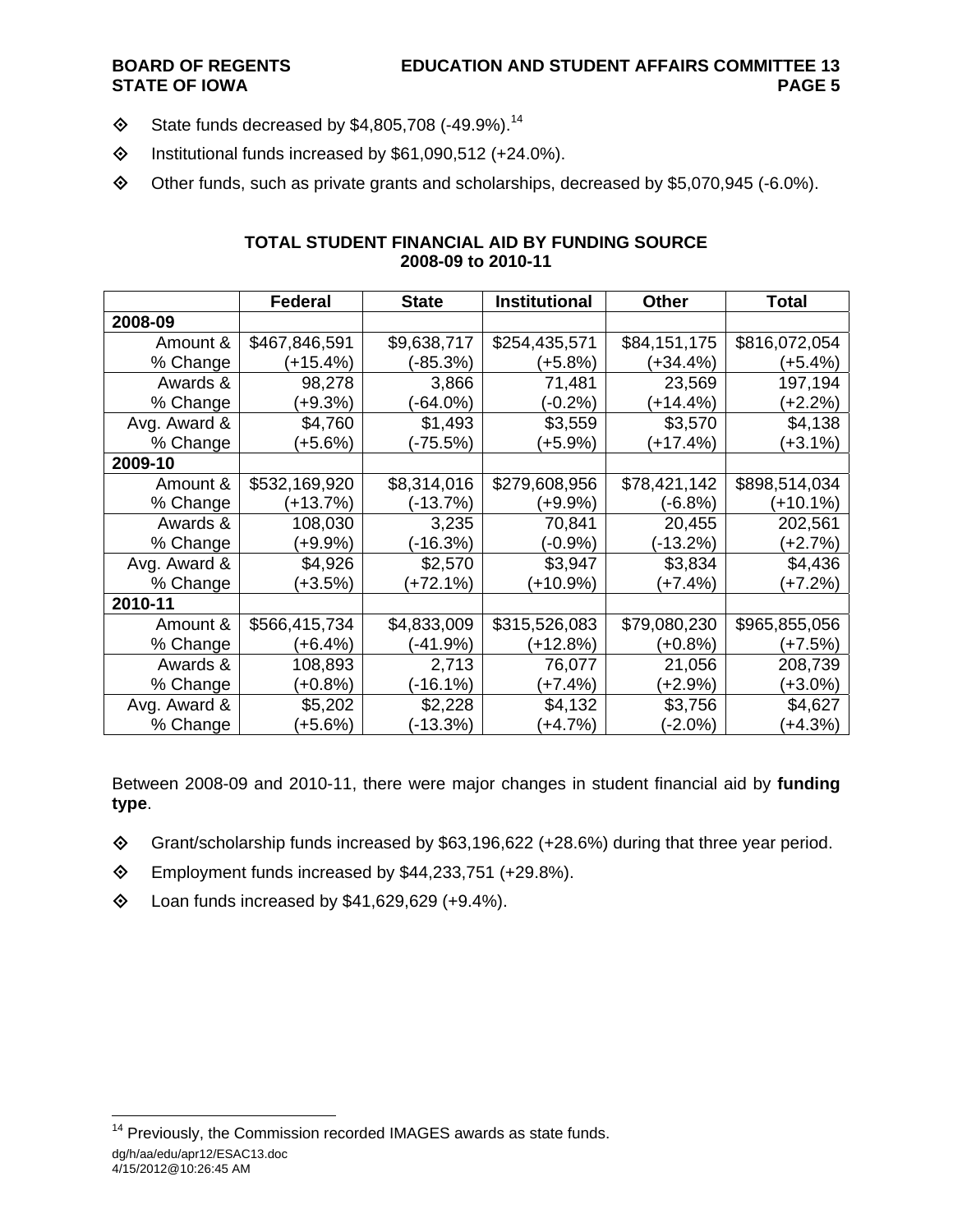|              | <b>Grants/Scholarships</b> | <b>Employment</b> | Loans         | <b>Total</b>  |
|--------------|----------------------------|-------------------|---------------|---------------|
| 2008-09      |                            |                   |               |               |
| Amount &     | \$223,197,923              | \$148,505,439     | \$444,368,692 | \$816,072,054 |
| % Change     | $(+9.0\%)$                 | (+0.9%)           | (+5.2%)       | $(+5.4%)$     |
| Awards &     | 79,491                     | 38,552            | 79,151        | 197,194       |
| % Change     | $(-0.7%)$                  | $(+1.8%)$         | (+5.5%)       | (+2.2%)       |
| Avg. Award & | \$2,808                    | \$3,852           | \$5,614       | \$4,138       |
| % Change     | $+9.8%$                    | $(-0.9\%)$        | $(-0.2\%)$    | $(+3.1%)$     |
| 2009-10      |                            |                   |               |               |
| Amount &     | \$248,843,175              | \$187,900,381     | \$461,770,478 | \$898,514,034 |
| % Change     | (+11.5%)                   | (+26.5%)          | (+3.9%)       | $(+10.8%)$    |
| Awards &     | 84,215                     | 35,299            | 83,047        | 202,561       |
| % Change     | $(+5.9\%)$                 | (-8.4%)           | (+4.9%)       | $(+2.7%)$     |
| Avg. Award & | \$2,955                    | \$5,323           | \$5,560       | \$4,436       |
| % Change     | $(+5.2%)$                  | (+38.2%)          | (-1.0%)       | (+7.2%)       |
| 2010-11      |                            |                   |               |               |
| Amount &     | \$287,117,545              | \$192,739,190     | \$485,998,321 | \$965,855,056 |
| % Change     | $(+15.4%)$                 | (+2.6%)           | (+5.2%)       | (+7.5%)       |
| Awards &     | 91,550                     | 33,974            | 83,215        | 208,739       |
| % Change     | $+8.7%$                    | $(-3.8%)$         | $(+0.2\%)$    | (+3.0%)       |
| Avg. Award & | \$3,136                    | \$5,673           | \$5,840       | \$4,627       |
| % Change     | $+6.1%$                    | $+6.6%$           | $(+5.0\%)$    | $(+4.3%)$     |

## **TOTAL STUDENT FINANCIAL AID BY TYPE 2008-09 to 2010-11**

- $\Diamond$  Undergraduate Aid. In 2010-11, a total of \$614,708,203 was awarded to undergraduates at the Regent universities; this is an increase of \$48,447,614 (+8.6%) from the prior year. Undergraduate aid represents 63.6% of the total financial aid awarded in 2010-11.
	- **##** Of the total amount awarded to undergraduates, 62.0% came from federal funds, 0.7% came from state funds, 26.9% came from institutional funds, and 10.4% came from other funds.
	- $m$  In 2010-11, a total of \$222,914,015 (36.3%) was awarded in the form of grants and scholarships; this is an increase of \$25,886,820 (+13.1%) from the prior year.
	- $m$  In 2010-11, a total of \$49,975,566 (8.1%) was awarded in the form of on-campus employment; this is an increase of \$3,281,957 (+7.0%) from the prior year.
	- $m$  In 2010-11, a total of \$341,818,622 (55.6%) was awarded in the form of loans; this is an increase of \$9,558,837 (+3.0%) from the prior year.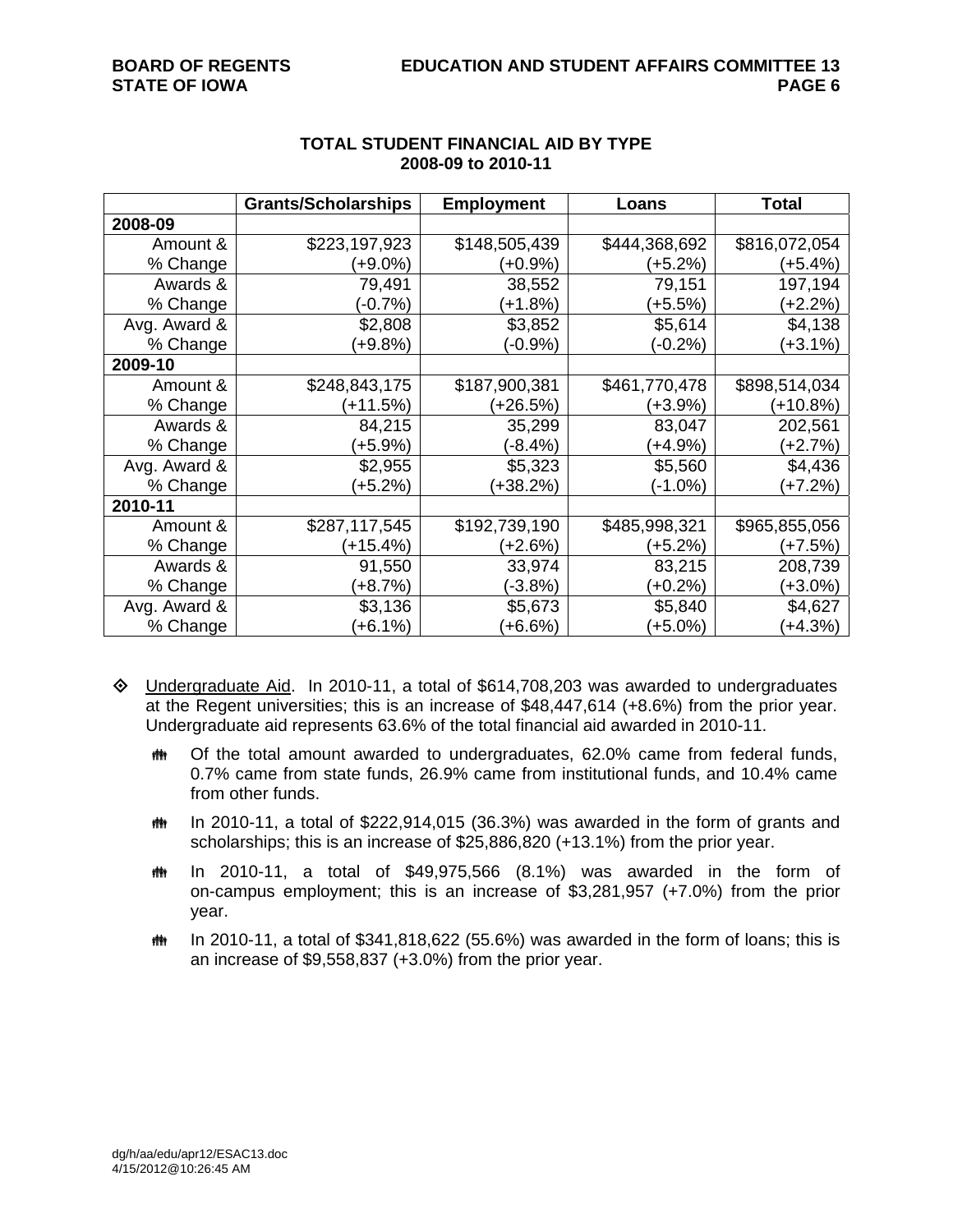|              | <b>Federal</b> | <b>State</b> | <b>Institutional</b> | <b>Other</b> | Total         |
|--------------|----------------|--------------|----------------------|--------------|---------------|
| 2008-09      |                |              |                      |              |               |
| Amount &     | \$318,525,360  | \$8,968,959  | \$139,850,681        | \$70,274,871 | \$537,619,871 |
| % Change     | (+21.3%)       | (-86.0%)     | (+8.1%)              | $(+14.3%)$   | (+6.4%)       |
| Awards &     | 80,333         | 3,461        | 54,667               | 19,085       | 157,546       |
| % Change     | $(+9.9\%)$     | $-66.6%$     | (+3.6%)              | (+19.3%)     | (+3.5%)       |
| Avg. Award & | \$3,965        | \$2,591      | \$2,558              | \$3,682      | \$3,412       |
| % Change     | $(+10.2%)$     | (-58.1%)     | $(+4.3%)$            | (+19.6%)     | (+2.7%)       |
| 2009-10      |                |              |                      |              |               |
| Amount &     | \$350,748,282  | \$7,502,680  | \$143,440,338        | \$64,569,289 | \$566,260,589 |
| % Change     | (+11.1%)       | (-16.3%)     | (+2.6%)              | (-8.1%)      | (+5.3%)       |
| Awards &     | 89,969         | 2,914        | 52,375               | 17,255       | 162,513       |
| % Change     | (+12.0%)       | (-15.8%)     | (-4.2%)              | (-9.6%)      | (+3.2%)       |
| Avg. Award & | \$3,899        | \$2,575      | \$2,739              | \$3,742      | \$3,484       |
| % Change     | (-1.7%)        | (-0.6%)      | $(+7.1%)$            | $(+1.6%)$    | $(+2.1%)$     |
| 2010-11      |                |              |                      |              |               |
| Amount &     | \$381,092,054  | \$4,064,402  | \$165,446,444        | \$64,105,303 | \$614,708,203 |
| % Change     | $(+8.7%)$      | $(-45.8%)$   | $(+15.3%)$           | $(-0.7%)$    | (+8.6%)       |
| Awards &     | 91,034         | 2,435        | 55,969               | 17,667       | 167,105       |
| % Change     | $(+1.2%)$      | (-16.4%)     | (+6.9%)              | (+2.4%)      | (+2.8%)       |
| Avg. Award & | \$4,186        | \$2,166      | \$2,934              | \$3,628      | \$3,679       |
| % Change     | $(+7.4%)$      | $(-15.9%)$   | $(+7.1%)$            | $(-3.0\%)$   | $+5.6%$       |

## **TOTAL UNDERGRADUATE FINANCIAL AID BY FUNDING SOURCE 2008-09 to 2010-11**

- **##** In 2010-11, of the total amount awarded to undergraduates, 36.3% was in the form of grants/scholarships, 8.1% was in the form of employment, and 55.6% was in the form of loans.
	- $\Rightarrow$  The average financial aid award to undergraduate students at the Regent universities was \$3,679, which represents an increase of 5.6% from the prior year.
	- $\Rightarrow$  The average undergraduate grant/scholarship award was \$2,919, which represents an increase of 4.9% from the prior year.
	- $\Rightarrow$  The average undergraduate loan award was \$4,910, which represents an increase of 6.2% from the prior year.
	- $\Rightarrow$  The average undergraduate employment award was \$2,366, which represents an increase of 11.4% from the prior year.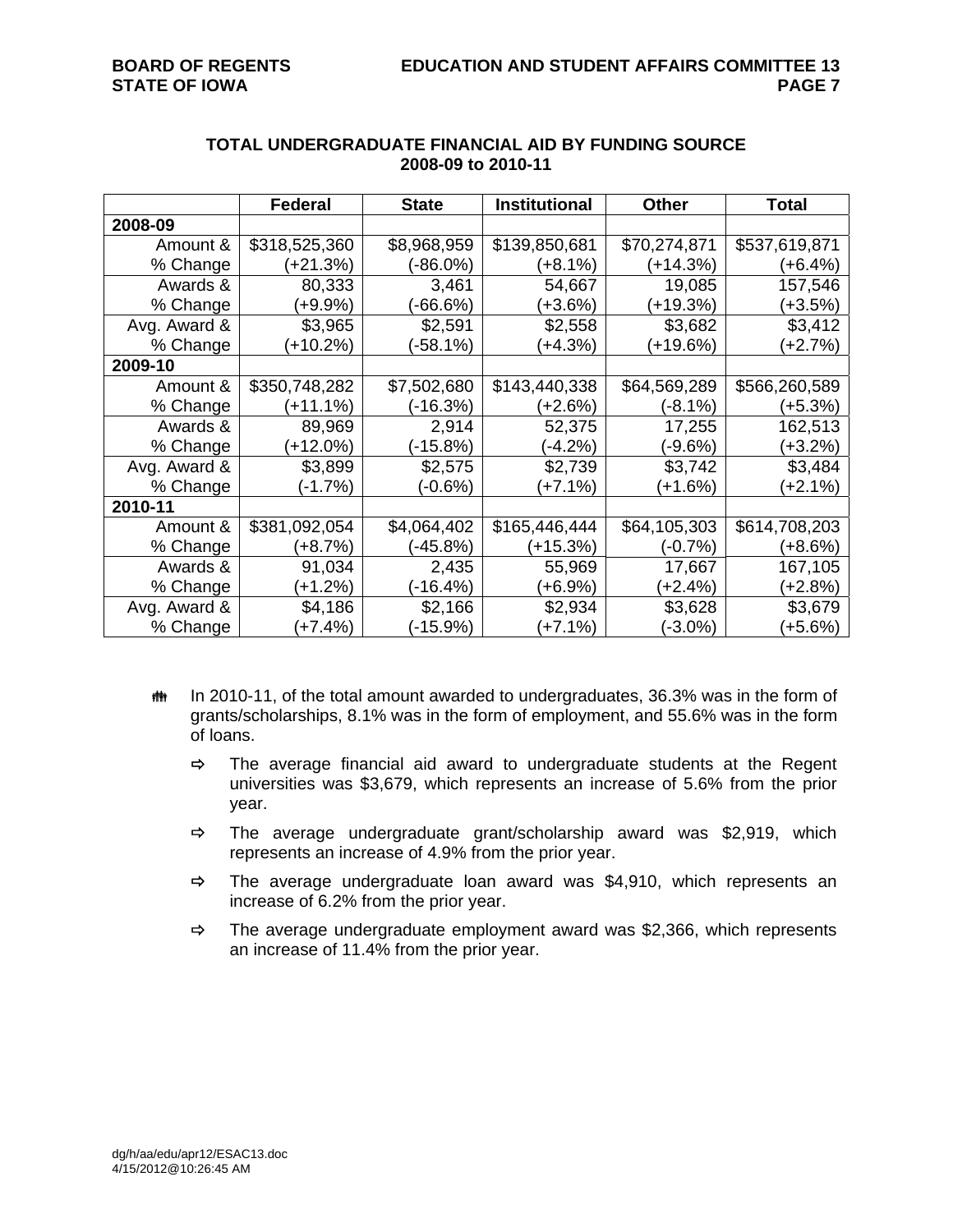|              | <b>Grants/Scholarships</b> | <b>Employment</b> | Loans         | Total         |
|--------------|----------------------------|-------------------|---------------|---------------|
| 2008-09      |                            |                   |               |               |
| Amount &     | \$168,352,514              | \$52,840,547      | \$316,426,810 | \$537,619,871 |
| % Change     | $(+10.1%)$                 | $(+2.1%)$         | $(+12.1%)$    | (+6.4%)       |
| Awards &     | 66,848                     | 26,135            | 64,563        | 157,546       |
| % Change     | $(+2.1%)$                  | $(+3.3%)$         | (+5.1%)       | $(+3.5%)$     |
| Avg. Award & | \$2,518                    | \$2,022           | \$4,901       | \$3,412       |
| % Change     | $(+7.9\%)$                 | $(-1.3%)$         | $(+0.1\%)$    | (+2.7%)       |
| 2009-10      |                            |                   |               |               |
| Amount &     | \$197,027,195              | \$46,693,609      | \$322,539,785 | \$566,260,589 |
| % Change     | (+17.0%)                   | $(-11.6%)$        | (+1.9%)       | $(+10.5%)$    |
| Awards &     | 70,787                     | 21,982            | 69,744        | 162,513       |
| % Change     | $+5.9%$                    | (-15.9%)          | $(+8.0\%)$    | (+3.2%)       |
| Avg. Award & | \$2,783                    | \$2,124           | \$4,624       | \$3,484       |
| % Change     | $(+10.5%)$                 | $(+5.0\%)$        | $(-5.7%)$     | $(+2.1%)$     |
| 2010-11      |                            |                   |               |               |
| Amount &     | \$222,914,015              | \$49,975,566      | \$341,818,622 | \$614,708,203 |
| % Change     | (+13.1%)                   | (+7.0%)           | (+6.0%)       | (+8.6%)       |
| Awards &     | 76,360                     | 21,125            | 69,620        | 167,105       |
| % Change     | $(+7.9\%)$                 | (-3.9%)           | (-0.2%)       | (+2.8%)       |
| Avg. Award & | \$2,919                    | \$2,366           | \$4,910       | \$3,679       |
| % Change     | $(+4.9%)$                  | $(+11.4%)$        | $(+6.2%)$     | $+5.6%$       |

# **UNDERGRADUATE STUDENT FINANCIAL AID BY TYPE 2008-09 to 2010-11**

 $\diamond$  The national average financial aid to undergraduate students who received aid in 2010-11 was \$12,455.<sup>15</sup> In 2010-11, the average financial aid to Regent university undergraduate students was \$13,999<sup>16</sup> which was an increase of \$1,902 (+15.7%) from the prior year.

- **IN 10.** In 2010-11, there were 45,426 undergraduates<sup>17</sup> who received some type of financial aid at the Regent universities which was an increase of 2.9% from the prior year. Of the total number of undergraduates who received aid, 74.5% received some type of grant/scholarship; 73.1% received some type of loan;<sup>18</sup> and 43.7% received some type of employment aid.
- **##** The national average grant/scholarship award to undergraduate students in 2010-11 was \$6,539. In 2010-11, the average grant/scholarship award to Regent university undergraduate students was \$6,430 which was an increase of \$335 (+5.5%) from the prior year.
- The national average loan award to undergraduate students in public four-year institutions was \$6,800 in 2007-08. In 2010-11, the average loan award to Regent university undergraduate students was  $$7,679^{19}$ .

<sup>&</sup>lt;sup>15</sup> Trends in Student Aid 2011, College Board.

<sup>&</sup>lt;sup>16</sup> Student College Aid Commission survey data, 2010-11; unduplicated count of students.<br><sup>17</sup> This is an unduplicated headcount.<br><sup>18</sup> This includes PLUS; it is 72.8% without PLUS.<br><sup>18</sup> Loan amounts exclude PLUS. If PLUS

dg/h/aa/edu/apr12/ESAC13.doc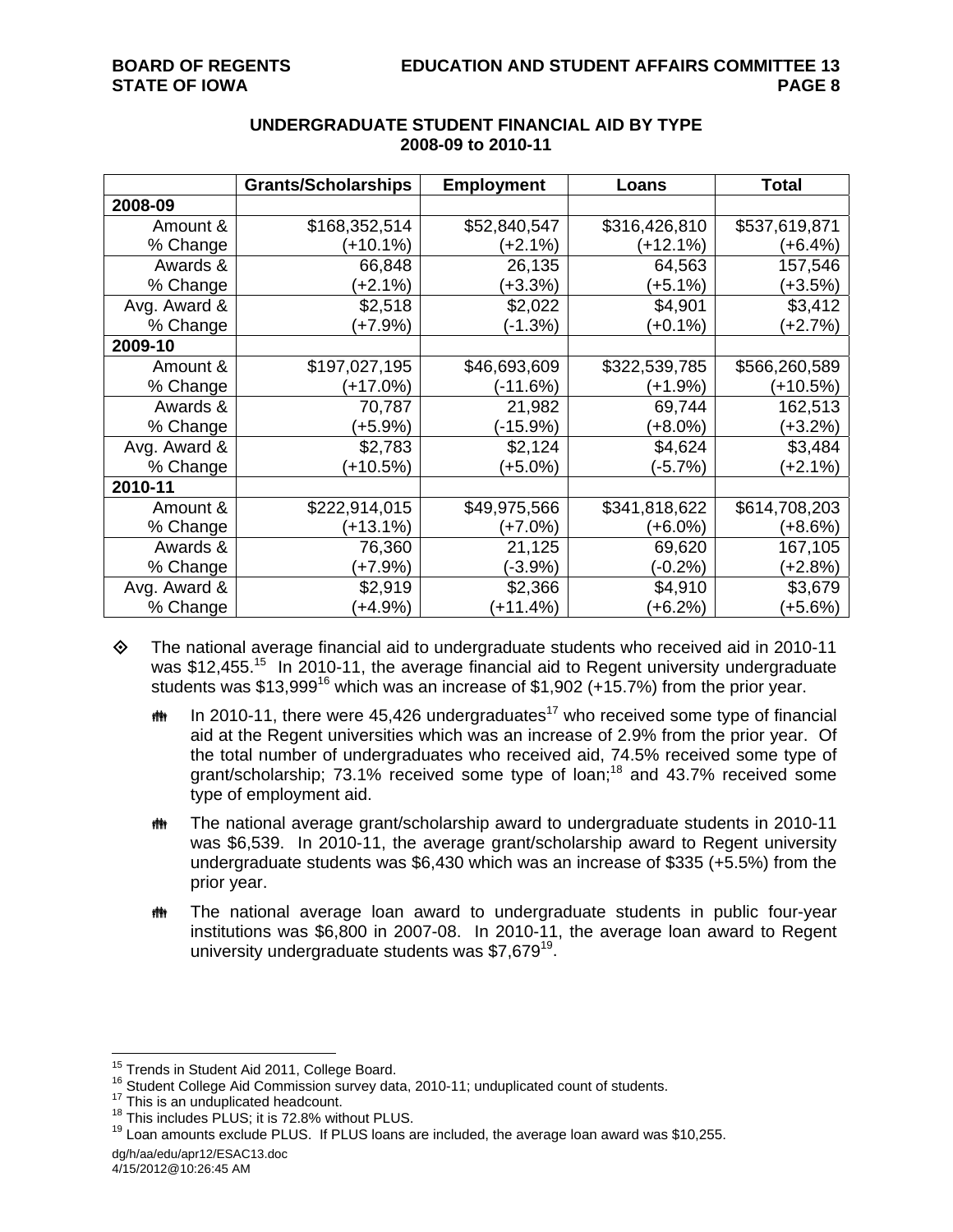- **##** The national average work-study award to undergraduate students in public four-year institutions was \$2,500 in 2007-08. In 2010-11, the average work-study award to Regent university undergraduate students was \$2,366 which was a decrease of \$267 (-10.1%) from the prior year.
- $\Diamond$  Graduating Seniors Without Debt.<sup>20</sup> Nationally, 44% of graduating seniors in 2009-10 graduated without debt from public four-year institutions.<sup>21</sup>
	- th In 2010-11, 39.0% (40.0% in 2009-10) of all graduating seniors at SUI graduated without debt; 33.0% (34.0% in 2009-10) of graduating seniors who were Iowa residents graduated without debt.
	- At ISU, 30.4% (29.6% in 2009-10) of all graduating seniors graduated without debt; 25.2% (25.7% in 2009-10) of graduating seniors who were Iowa residents graduated without debt.
	- At UNI, 22.3% (22.6% in 2009-10) of all graduating seniors graduated without debt; 22.9% (21.2% in 2009-10) of graduating seniors who were Iowa residents graduated without debt.
- Debt Upon Graduation. The national average indebtedness for those graduating with debt from public four-year institutions was  $$22,000$  in 2009-10.<sup>22</sup> The national average need-based indebtedness for those graduating with debt from public institutions was \$11,653 in 2007-08.<sup>23</sup>

|                                                    | 2008-09  | 2009-10  | 2010-11  |
|----------------------------------------------------|----------|----------|----------|
| <b>University of lowa</b>                          |          |          |          |
| Average indebtedness                               | \$24,466 | \$25,515 | \$25,446 |
| Average indebtedness for lowa residents            | \$23,958 | \$24,453 | \$24,652 |
| Average need-based indebtedness                    | \$11,503 | \$11,414 | \$11,823 |
| Average need-based indebtedness for lowa residents | \$11,372 | \$11,282 | \$11,706 |
|                                                    |          |          |          |
| <b>Iowa State University</b>                       |          |          |          |
| Average indebtedness                               | \$29,767 | \$29,475 | \$29,324 |
| Average indebtedness for lowa residents            | \$29,358 | \$28,804 | \$29,035 |
| Average need-based indebtedness                    | \$13,234 | \$13,182 | \$13,615 |
| Average need-based indebtedness for lowa residents | \$13,054 | \$13,148 | \$13,670 |
|                                                    |          |          |          |
| <b>University of Northern Iowa</b>                 |          |          |          |
| Average indebtedness                               | \$24,123 | \$25,735 | \$25,523 |
| Average indebtedness for lowa residents            | \$24,065 | \$25,916 | \$25,435 |
| Average need-based indebtedness                    | \$12,798 | \$12,981 | \$12,983 |
| Average need-based indebtedness for lowa residents | \$12,778 | \$13,067 | \$12,962 |

## **AVERAGE INDEBTEDNESS FOR THOSE GRADUATING WITH DEBT 2008-09 to 2010-11**

 $\overline{a}$ 

dg/h/aa/edu/apr12/ESAC13.doc 4/15/2012@10:26:45 AM

<sup>&</sup>lt;sup>20</sup> The debt load for students is based on debt incurred while attending one of the Regent universities.<br><sup>21</sup> Trends in Student Aid 2011, College Board.<br><sup>22</sup> Trends in Student Aid 2011, College Board.<br><sup>23</sup> 2007-08 NPSAS.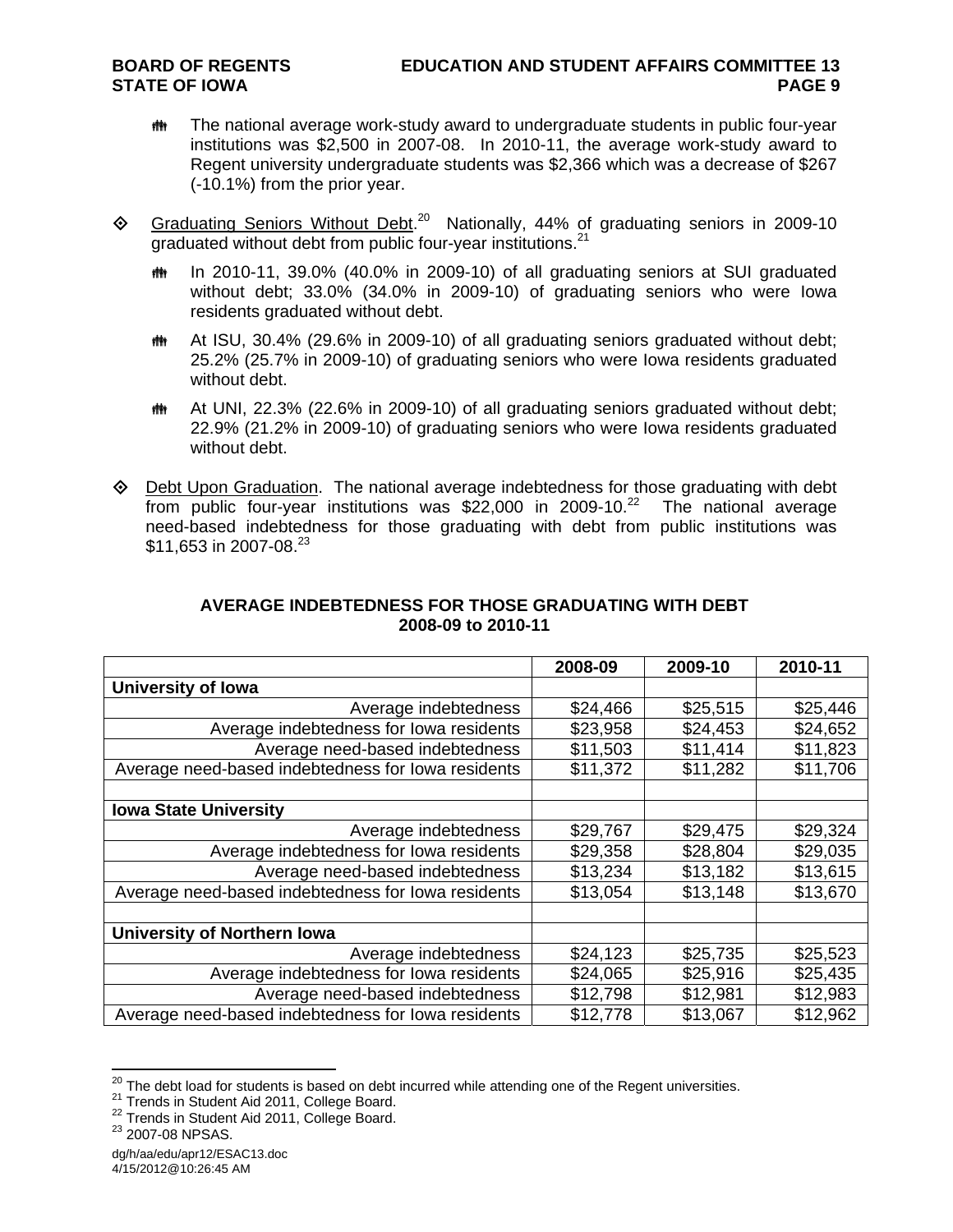- $\textcircled{}$  Default Rates.<sup>24</sup> In 2009, the national default rate for federal student loans was 8.8%, which was an increase from 7.0% in 2008. The default rate for the state of Iowa was 11.5%, which was an increase from 9.9% in 2008. The default rate for public four-year institutions was 5.2%, which was an increase from 4.4% in 2008.
	- **## For the University of Iowa, it was 1.9% (1.9% in 2008); for Iowa State University, it** was 2.6% (1.8% in 2008); and for the University of Northern Iowa, it was 2.9% (2.1% in 2008).

|                                                                   |            | <b>RESIDENT</b> |            |                         | <b>NON-RESIDENT</b> |            |            | <b>TOTAL</b> |            |
|-------------------------------------------------------------------|------------|-----------------|------------|-------------------------|---------------------|------------|------------|--------------|------------|
|                                                                   | SUI        | <b>ISU</b>      | <b>UNI</b> | $\overline{\text{SUI}}$ | <b>ISU</b>          | <b>UNI</b> | SUI        | <b>ISU</b>   | <b>UNI</b> |
| <b>TOTAL UNDERGRADUATE STUDENTS</b>                               |            |                 |            |                         |                     |            |            |              |            |
| $2008 - 09^{25}$                                                  | 13,188     | 15,885          | 10,185     | 7,635                   | 5,722               | 862        | 20,823     | 21,607       | 11,047     |
| $2009 - 10^{26}$                                                  | 12,722     | 16,164          | 10,469     | 7,852                   | 6,357               | 825        | 20,574     | 22,521       | 11,294     |
| $2010 - 11^{27}$                                                  | 12,578     | 16,084          | 10,532     | 8,598                   | 7,020               | 859        | 21,176     | 23,104       | 11,391     |
| NUMBER AND PERCENT OF UNDERGRADUATES WHO RECEIVED FINANCIAL AID   |            |                 |            |                         |                     |            |            |              |            |
| 2008-09                                                           | 10,704     | 13,765          | 8,943      | 4,808                   | 4,566               | 669        | 15,512     | 18,331       | 9,612      |
|                                                                   | (81.2%)    | (86.7%)         | (87.8%)    | $(63.0\%)$              | (79.8%)             | (77.6%)    | (74.5%)    | (84.8%)      | $(87.0\%)$ |
| 2009-10                                                           | 10,494     | 14,110          | 9,080      | 4,902                   | 4,919               | 624        | 15,396     | 19,029       | 9,704      |
|                                                                   | (82.5%)    | (87.3%)         | (86.7%)    | $(62.4\%)$              | (77.4%)             | (75.6%)    | (74.8%)    | (84.5%)      | $(85.9\%)$ |
| 2010-11                                                           | 10,486     | 14,201          | 9,220      | 5,488                   | 5,413               | 618        | 15,974     | 19,614       | 9,838      |
|                                                                   | $(83.4\%)$ | (88.3%)         | (87.5%)    | (63.8%)                 | (77.1%)             | (71.9%)    | (75.4%)    | (84.9%)      | (86.4%)    |
| NUMBER AND PERCENT OF UNDERGRADUATES WHO RECEIVED LOAN AID        |            |                 |            |                         |                     |            |            |              |            |
| 2008-09                                                           | 8,299      | 10,595          | 7,489      | 2,901                   | 2,681               | 330        | 10,814     | 13,276       | 7,819      |
|                                                                   | (62.9%)    | (66.7%)         | (73.5%)    | $(38.0\%)$              | $(46.9\%)$          | (38.3%)    | (51.9%)    | $(61.4\%)$   | (70.8%)    |
| 2009-10                                                           | 7,820      | 10,930          | 7,591      | 3,129                   | 2,843               | 329        | 10,949     | 13,773       | 7,920      |
|                                                                   | (61.5%)    | (67.6%)         | (72.5%)    | (39.8%)                 | (44.7%)             | (39.9%)    | (53.2%)    | (61.2%)      | $(70.1\%)$ |
| 2010-11                                                           | 7,783      | 10,964          | 7,613      | 3,453                   | 3,077               | 314        | 11,236     | 14,041       | 7,927      |
|                                                                   | (61.9%)    | (68.2%)         | (72.3%)    | $(40.2\%)$              | (43.8%)             | (36.6%)    | $(53.1\%)$ | (60.8%)      | (69.6%)    |
| PERCENT OF UNDERGRADUATES WHO GRADUATED WITH DEBT                 |            |                 |            |                         |                     |            |            |              |            |
| 2008-09                                                           | 73.9%      | 76.4%           | 80.6%      | 26.1%                   | 57.4%               | 62.0%      | 60.7%      | 72.5%        | 79.6%      |
| 2009-10                                                           | 71.0%      | 74.3%           | 78.8%      | 29.0%                   | 56.4%               | 53.8%      | 60.0%      | 70.4%        | 77.4%      |
| 2010-11                                                           | 67.2%      | 74.8%           | 77.1%      | 50.6%                   | 53.1%               | 100.0%     | 61.2%      | 69.6%        | 77.7%      |
| AVERAGE DEBT LOAD FOR THOSE WHO GRADUATED WITH DEBT <sup>28</sup> |            |                 |            |                         |                     |            |            |              |            |
| 2008-09                                                           | \$23,958   | \$29,358        | \$24,065   | \$25,903                | \$31,918            | \$25,354   | \$24,466   | \$29,767     | \$24,123   |
| 2009-10                                                           | \$24,453   | \$28,804        | \$25,916   | \$28,057                | \$32,604            | \$21,270   | \$25,515   | \$29,475     | \$25,735   |
| 2010-11                                                           | \$24,652   | \$29,035        | \$25,435   | \$27,294                | \$30,603            | \$27,878   | \$25,446   | \$29,324     | \$25,523   |
| AVERAGE NEED-BASED DEBT LOAD FOR THOSE WHO GRADUATED WITH DEBT    |            |                 |            |                         |                     |            |            |              |            |
| 2008-09                                                           | \$11,372   | \$13,054        | \$12,778   | \$11,887                | \$14,261            | \$13,298   | \$11,503   | \$13,234     | \$12,798   |
| 2009-10                                                           | \$11,282   | \$13,148        | \$13,067   | \$11,746                | \$13,353            | \$10,640   | \$11,414   | \$13,182     | \$12,981   |
| 2010-11                                                           | \$11,706   | \$13,670        | \$12,962   | \$12,089                | \$13,353            | \$13,629   | \$11,823   | \$13,615     | \$12,983   |
| PERCENT OF GRADUATING SENIORS WHO GRADUATED WITHOUT DEBT          |            |                 |            |                         |                     |            |            |              |            |
| 2008-09                                                           | 33.0%      | 23.6%           | 19.4%      | 52.0%                   | 42.6%               | 38.0%      | 39.0%      | 27.5%        | 20.4%      |
| 2009-10                                                           | 33.6%      | 25.7%           | 21.2%      | 51.7%                   | 43.6%               | 46.2%      | 40.0%      | 29.6%        | 22.6%      |
| 2010-11                                                           | 32.8%      | 25.2%           | 22.9%      | 49.4%                   | 46.9%               | 0.0%       | 38.8%      | 30.4%        | 22.3%      |

### **UNDERGRADUATE DEBT LOAD AT THE REGENT UNIVERSITIES 2008-09 to 2010-11**

<sup>&</sup>lt;sup>24</sup> Source: U.S. Department of Education.

<sup>25</sup> Source: Fall 2008 Enrollment Report – undergraduate students.<br>
26 Source: Fall 2009 Enrollment Report – undergraduate students.<br>
27 Source: Fall 2010 Enrollment Report – undergraduate students.<br>
28 Excludes PLUS Ioans.

dg/h/aa/edu/apr12/ESAC13.doc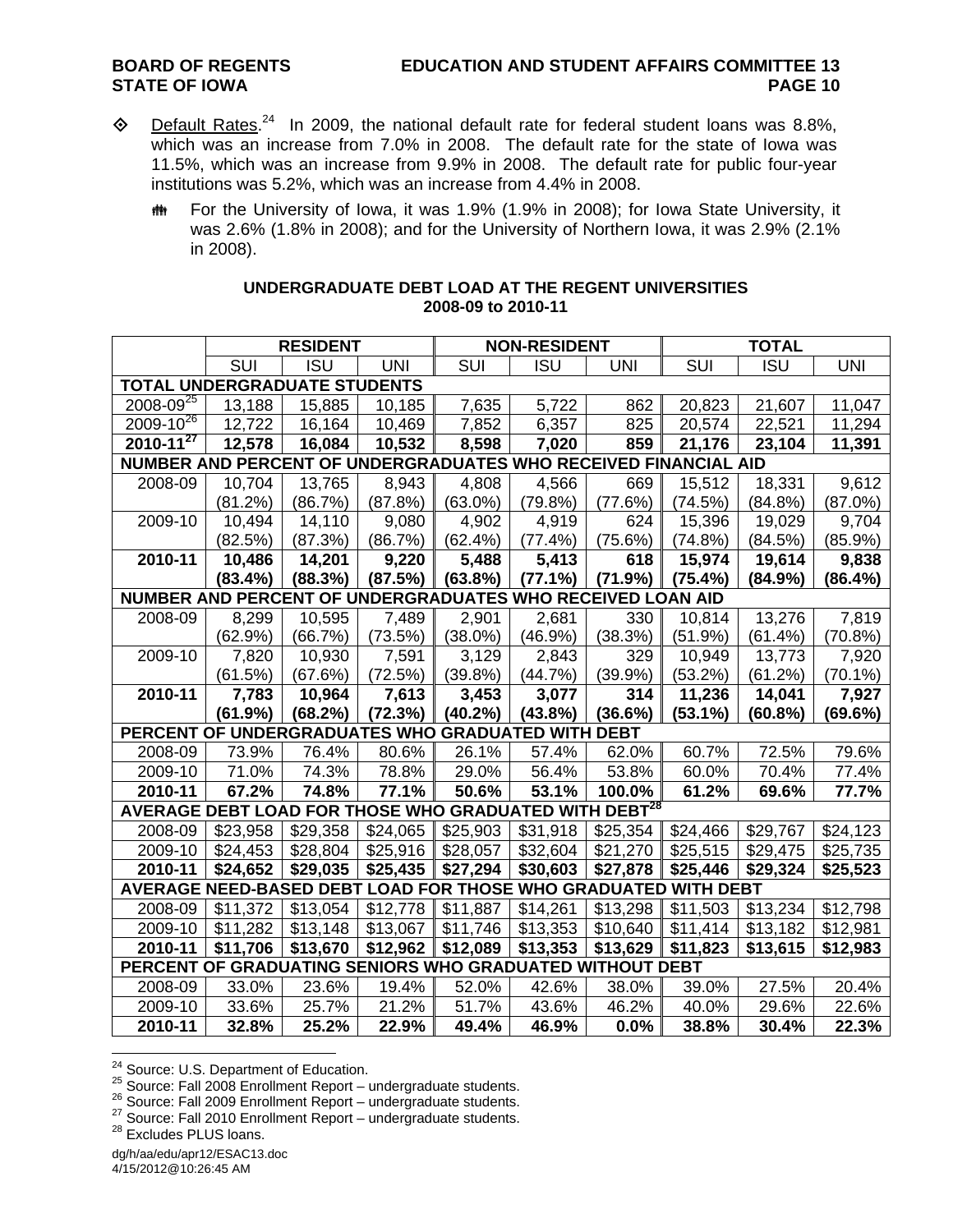♦ Tuition Set-Aside. Board of Regents tuition policy §8.02C-5i requires that a minimum of 15% of gross tuition proceeds be set aside annually by each Regent university for student financial aid. Each university has exceeded the minimum requirements during the last several years.

|            | Undergraduate | Graduate &<br><b>Professional</b> | <b>Total</b> | <b>Percent of</b><br><b>Total Tuition</b> |
|------------|---------------|-----------------------------------|--------------|-------------------------------------------|
| 2008-09    |               |                                   |              |                                           |
| <b>SUI</b> | \$29,427,254  | \$24,147,118                      | \$53,574,372 | 19.7%                                     |
| <b>ISU</b> | \$36,050,966  | \$11,357,751                      | \$47,408,717 | 22.2%                                     |
| <b>UNI</b> | \$9,951,042   | \$2,072,585                       | \$12,023,627 | 18.0%                                     |
|            |               |                                   |              |                                           |
| 2009-10    |               |                                   |              |                                           |
| SUI        | \$33,854,208  | \$25,874,792                      | \$59,729,000 | 19.9%                                     |
| <b>ISU</b> | \$41,790,448  | \$13,208,575                      | \$54,999,023 | 23.5%                                     |
| UNI        | \$10,841,026  | \$1,952,603                       | \$12,793,629 | 17.9%                                     |
|            |               |                                   |              |                                           |
| 2010-11    |               |                                   |              |                                           |
| <b>SUI</b> | \$40,021,195  | \$28,927,805                      | \$68,949,000 | 20.6%                                     |
| <b>ISU</b> | \$48,507,903  | \$12,576,324                      | \$61,084,227 | 23.7%                                     |
| <b>UNI</b> | \$12,351,370  | \$2,006,902                       | \$14,358,272 | 18.7%                                     |
|            |               |                                   |              |                                           |

## **TUITION SET-ASIDE29 BY INSTITUTION AND EDUCATIONAL LEVEL 2008-09 to 2010-11**

 $\diamondsuit$  The table on the following page describes the distribution of tuition set-aside funds to undergraduates who demonstrated need in 2010-11.

- At SUI, approximately 63% of all undergraduates who received tuition set-aside funds demonstrated need; approximately 54% of those who demonstrated need were Iowa residents. Approximately 75% of all undergraduate tuition set-aside funds were awarded to students who demonstrated need; approximately 44% of those funds were awarded to Iowa residents who demonstrated need.
- At ISU, approximately 73% of all undergraduates who received tuition set-aside funds demonstrated need; approximately 73% of those who demonstrated need were Iowa residents. Approximately 72% of all undergraduate tuition set-aside funds were awarded to students who demonstrated need; approximately 43% of those funds were awarded to Iowa residents who demonstrated need.
- **##** At UNI, approximately 80% of all undergraduates who received tuition set-aside funds demonstrated need. Approximately 94% of those who demonstrated need were Iowa residents. Approximately 70% of all undergraduate tuition set-aside funds were awarded to students who demonstrated need; approximately 78% of those funds were awarded to Iowa residents who demonstrated need.

 $\overline{a}$ 

dg/h/aa/edu/apr12/ESAC13.doc 4/15/2012@10:26:45 AM  $^{29}$  Funds distributed through the Student Financial Aid Department.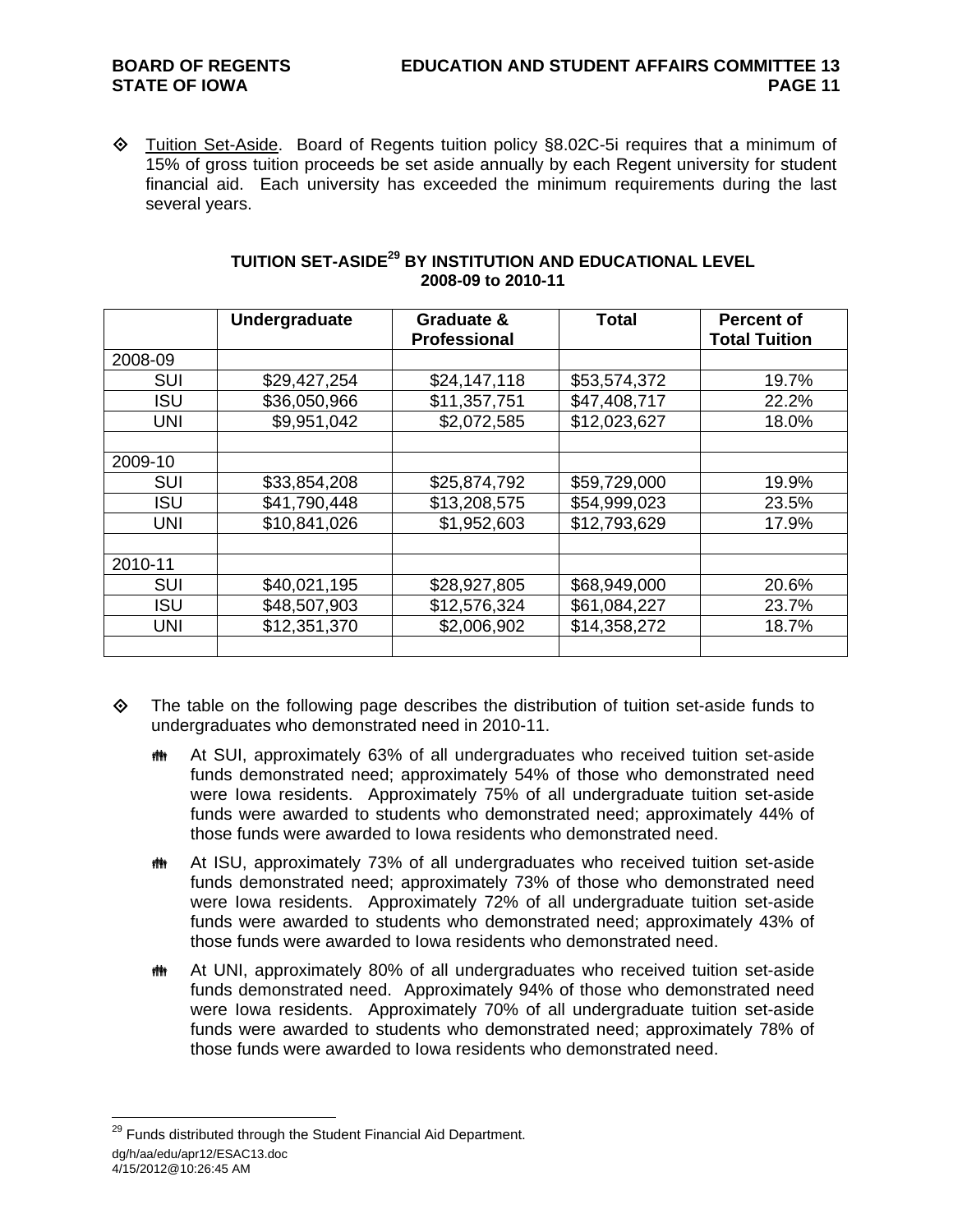# **UNDERGRADUATE TUITION SET-ASIDE BY INSTITUTION, NEED, AND RESIDENCE 2008-2009 to 2010-2011**

|                                 | <b>SUI</b>   | <b>ISU</b>   | <b>UNI</b>   | <b>TOTAL</b>  |
|---------------------------------|--------------|--------------|--------------|---------------|
| 2008-09                         |              |              |              |               |
| <b>Demonstrated Need</b>        | $n=3,364$    | $n=7,767$    | $n=2,683$    | $n=13,814$    |
| Resident                        | \$11,645,262 | \$10,361,673 | \$4,568,707  | \$26,575,642  |
| Nonresident                     | \$10,103,572 | \$13,480,543 | \$1,658,603  | \$25,242,718  |
|                                 |              |              |              |               |
| Did Not Demonstrate Need        | $n=1,758$    | $n=3,590$    | $n=1,230$    | $n=6,578$     |
| Resident                        | \$2,014,869  | \$3,206,861  | \$2,278,155  | \$7,499,885   |
| Nonresident                     | \$5,663,551  | \$9,001,889  | \$1,445,577  | \$16,111,017  |
|                                 |              |              |              |               |
| <b>Total Undergraduate TSA</b>  | \$29,427,254 | \$36,050,966 | \$9,951,042  | \$75,429,262  |
|                                 |              |              |              |               |
| Undergrad. Percent of Total TSA | 54.9%        | 76.0%        | 82.8%        | 66.7%         |
|                                 |              |              |              |               |
| 2009-10                         |              |              |              |               |
| <b>Demonstrated Need</b>        | $n=5,685$    | $n=8,584$    | $n=3,277$    | n=17,546      |
| Resident                        | \$12,122,916 | \$12,181,263 | \$5,378,881  | \$29,683,060  |
| Nonresident                     | \$13,054,111 | \$16,513,467 | \$1,714,890  | \$31,282,468  |
|                                 |              |              |              |               |
| Did Not Demonstrate Need        | $n=2,316$    | $n=3,676$    | $n=1,189$    | $n=7,181$     |
| Resident                        | \$2,091,218  | \$3,433,998  | \$2,388,957  | \$7,921,932   |
| Nonresident                     | \$6,585,963  | \$9,661,720  | \$1,358,298  | \$17,605,981  |
|                                 |              |              |              |               |
| <b>Total Undergraduate TSA</b>  | \$33,854,208 | \$41,790,448 | \$10,841,026 | \$86,493,441  |
|                                 |              |              |              |               |
| Undergrad. Percent of Total TSA | 56.7%        | 76.0%        | 84.7%        | 67.8%         |
|                                 |              |              |              |               |
| 2010-11                         |              |              |              |               |
| <b>Demonstrated Need</b>        | $n=4,413$    | $n=9,673$    | $n=4,265$    | $n=18,351$    |
| Resident                        | \$13,208,820 | \$15,063,356 | \$6,725,816  | \$34,997,992  |
| Nonresident                     | \$16,598,638 | \$19,972,517 | \$1,919,872  | \$38,491,027  |
|                                 |              |              |              |               |
| Did Not Demonstrate Need        | $n=2,553$    | $n=3,577$    | $n=1,102$    | $n=7,232$     |
| Resident                        | \$2,017,421  | \$3,295,371  | \$2,287,902  | \$7,600,694   |
| Nonresident                     | \$8,196,316  | \$10,176,659 | \$1,417,779  | \$19,790,754  |
|                                 |              |              |              |               |
| <b>Total Undergraduate TSA</b>  | \$40,021,195 | \$48,507,903 | \$12,351,370 | \$100,880,468 |
|                                 |              |              |              |               |
| Undergrad. Percent of Total TSA | 58.0%        | 79.4%        | 86.0%        | 69.9%         |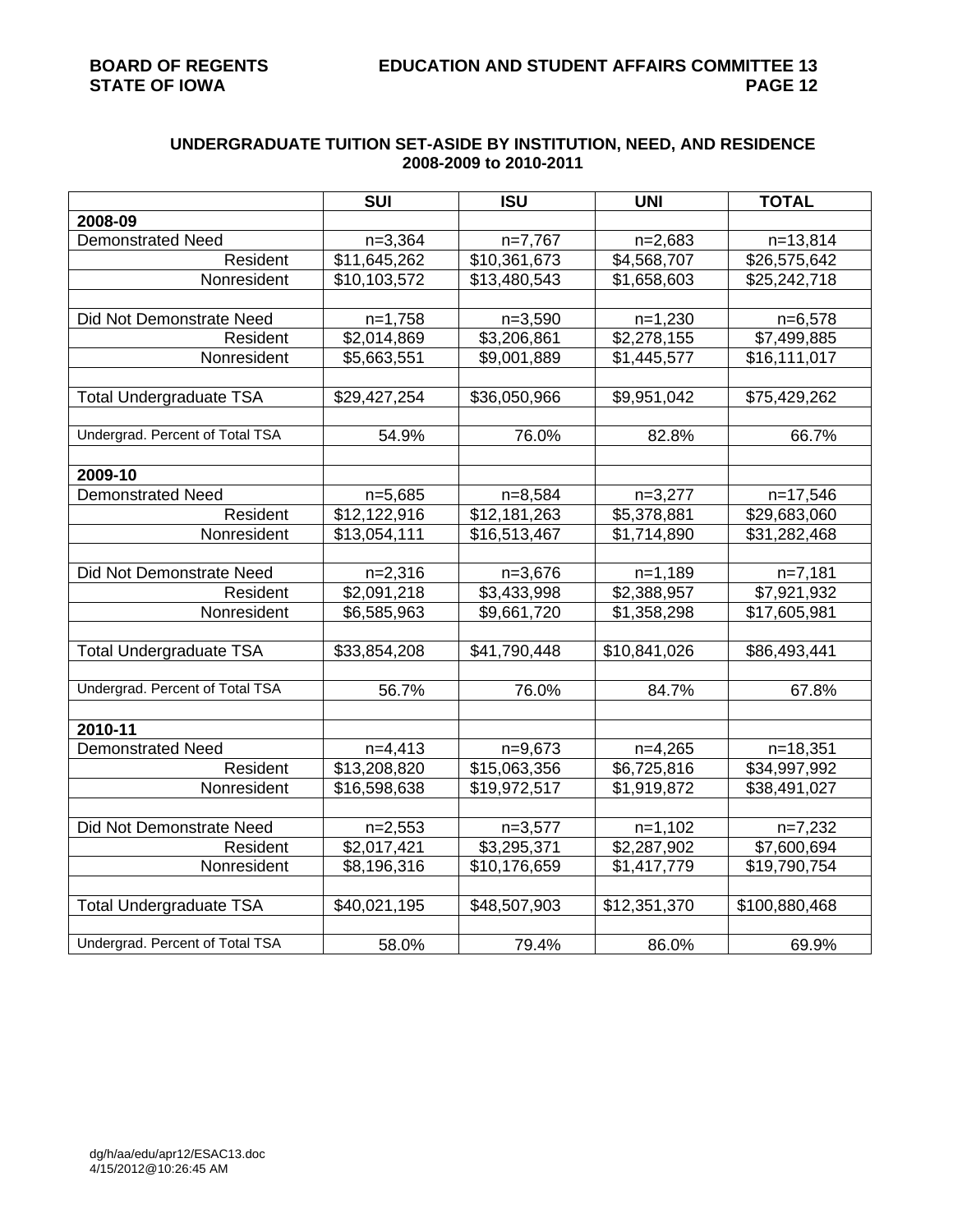The following statements apply to the three Regent universities.

### **Student Financial Aid Awarding Philosophies.**

- $\diamond$  Federal, state, university, and private financial aid is awarded to as many students as possible who qualify and meet all required application priority dates and deadlines.
- Students who demonstrate the greatest financial need will receive the most amount of financial aid and will receive priority consideration for need based grants and scholarships.
- $\diamond$  All financial aid combined cannot exceed the student's cost of attendance.

## **Student Financial Aid Department Priorities.**

- $\diamondsuit$  Ensure that department priorities are consistent with university strategic plans, including providing access to those with financial need; enrolling well qualified and prepared students; facilitating the enrollment of a diverse student population; recruitment of high achieving students; and awarding philosophies that promote persistence and timely graduation.
- $\diamondsuit$  Develop and implement financial literacy programs that help educate students about sound budgeting and spending practices.
- $\diamond$  Advocate at the federal and state levels for adequate and enhanced financial aid to help meet the increasing higher education costs as well as related living expenses.
- $\Diamond$  Develop university policies and procedures that comply with federal rules and regulations and state administrative codes.
- $\Diamond$  Develop university policies and procedures that simplify and streamline the application for and delivery of all sources and types of financial aid.
- $\Diamond$  Make affordability and access a high priority and create opportunities to minimize and reduce annual student debt.

## **Institutional Student Financial Aid Initiatives.**

- Developing and implementing comprehensive processes to insure compliance with all provisions of the Higher Education Opportunity Act and the final program integrity regulations.
- $\Leftrightarrow$  Maintaining and enhancing university financial aid websites that respond to parent and student needs.
- $\Diamond$  Maintaining and enhancing websites that allow prospective and currently enrolled students to assess accurately the net costs of attending the Regent universities using a Net Price Calculator.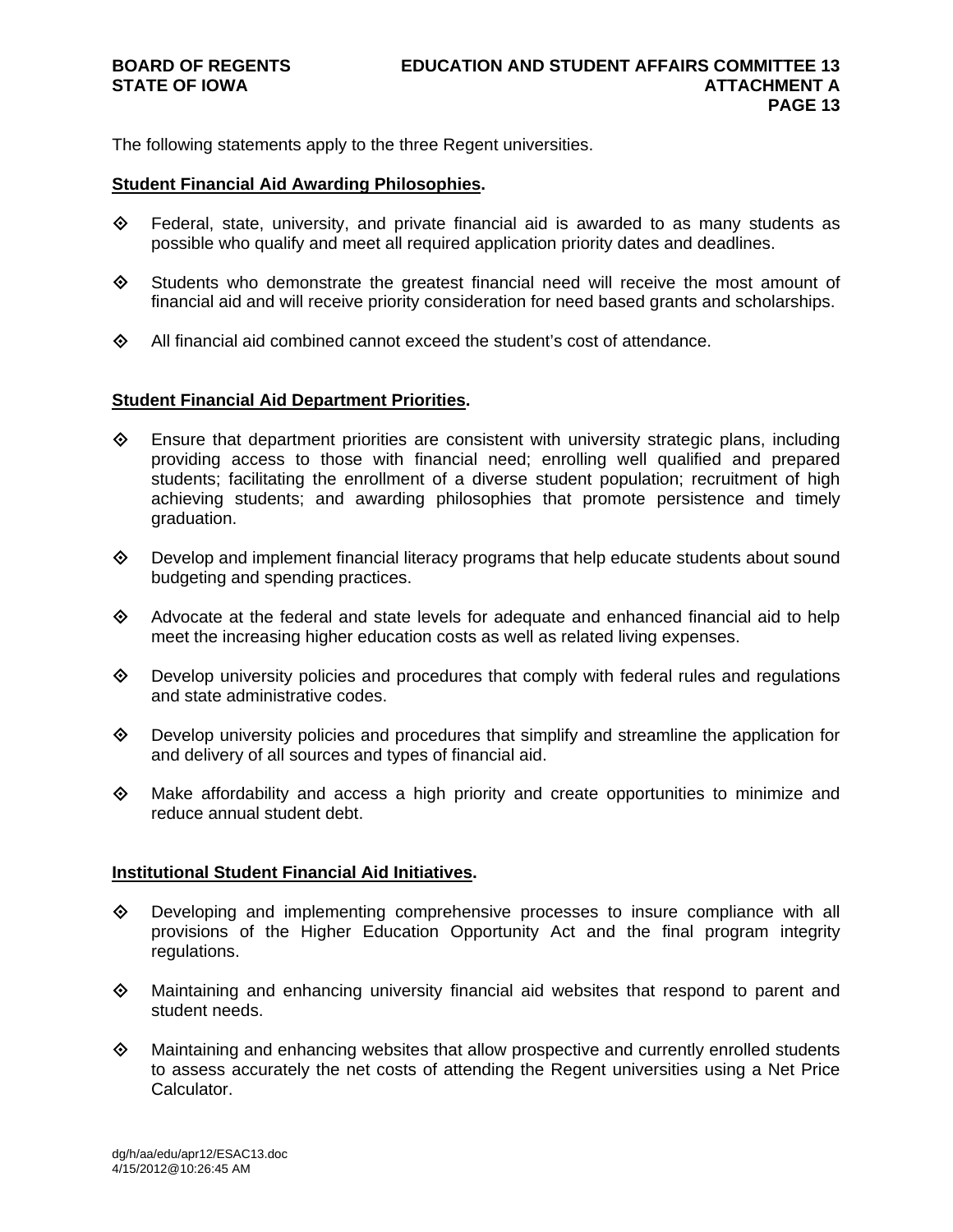- Enhancing efforts to be responsive to the growing number of students who are applying for financial aid and have special financial circumstances that resulted from negative changes in the economy.
- Providing parents with relevant information about the federal PLUS loan and ensuring that private educational loans are loans of last resort. Providing additional counseling when informing students about private loans.
- $\diamond$  Enhancing aid programs and analyzing their effectiveness for access and affordability.

## **Institutional Concerns Related to Financial Aid.**

The following issues and concerns reflect requirements from the latest federal laws and regulations.

- $\diamond$  Increases in federal student loan default rates resulting from extending 2-year cohort default rates to 3-year default rates. This change will likely cause some small increase in Iowa public university default rates, although they will still remain significantly below the state and national averages.
- $\Diamond$  Responding to additional cuts in state aid programs available to students attending the Regent universities, including cuts in the All Iowa Opportunity Scholarship program; the Iowa Grant program; and the elimination of the Iowa Work-Study program.
- Continue to work on implementing the recommendations of the Access and Affordability Committee.
	- $\Rightarrow$  Create and adequately fund a need-based state grant program dedicated to students attending Iowa public universities.
	- $\Rightarrow$  Fund the Iowa Work-Study Program at no less than the FY 2000 level.
	- $\Rightarrow$  Develop strategies for collaborative lobbying efforts to increase federal student aid funding opportunities for Iowa public universities.
	- $\Rightarrow$  Maintain Iowa public university undergraduate tuition set-aside rates at no less than current levels.
	- $\Rightarrow$  Continue the fund-raising priority for need-based and merit-based scholarships.
	- $\Rightarrow$  Increase four-year graduation rates where appropriate.
	- $\Rightarrow$  Add financial education staff, as needed, to the universities' financial aid departments.
	- $\Rightarrow$  Require all undergraduate students, including transfer students, to complete a financial education component as part of their first-year experience.
- Provisions of the Higher Education Opportunity Act that allowed for year-round Federal Pell Grant funding for continuously enrolled students was eliminated.
- Elimination of the federal Academic Competitive Grant and SMART Grant programs after the 2010-11 academic year has reduced opportunities for students.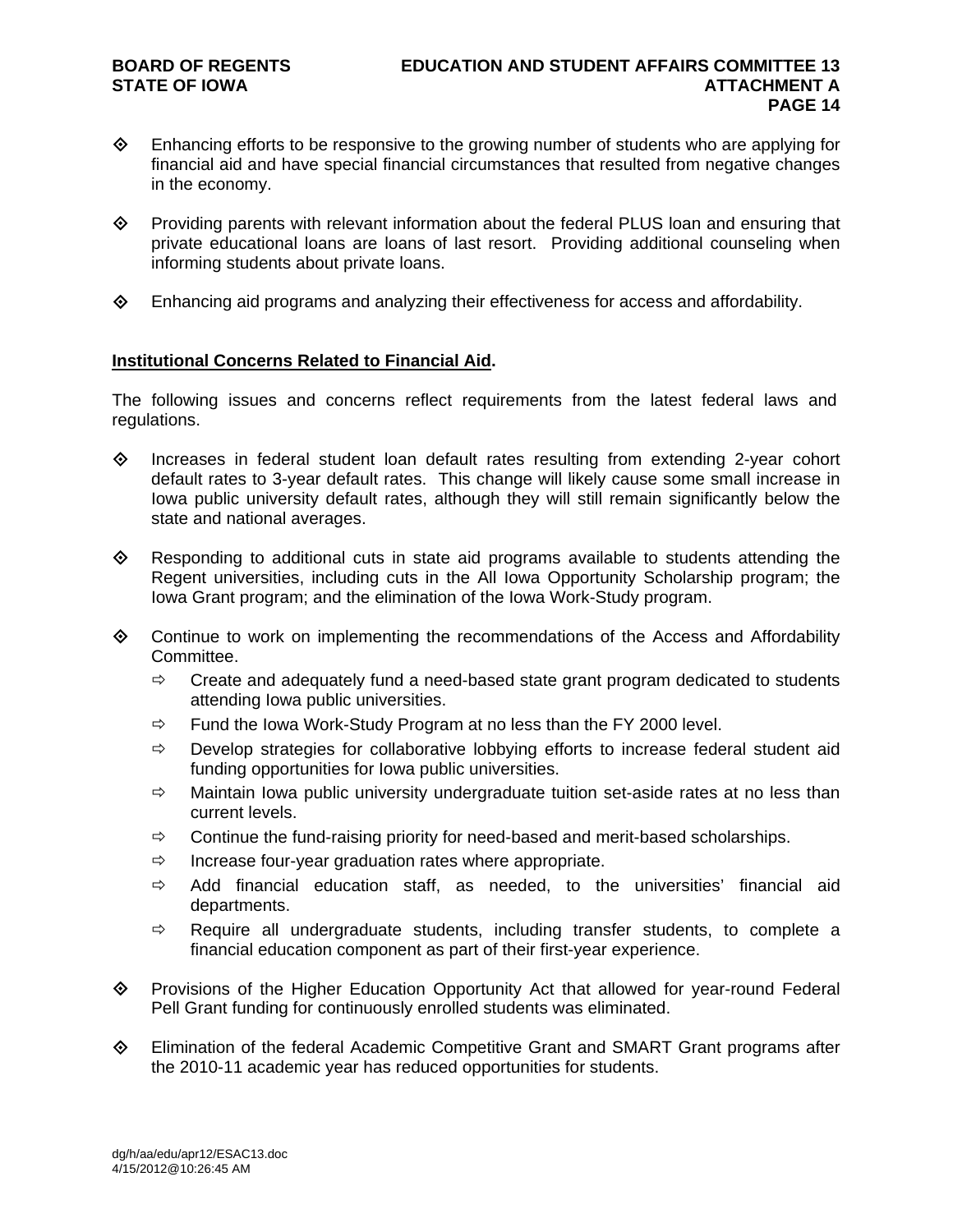- Possible significant changes to the Federal Perkins Loan program for FY 2012 and beyond.
- Elimination of subsidized federal direct loans for graduate and professional students for periods of enrollment beginning July 1, 2012.
- Elimination of grace period subsidy for undergraduate students effective July 1, 2012.
- Increased administrative burden resulting from Higher Education Opportunity Act Program Integrity regulations requirements.